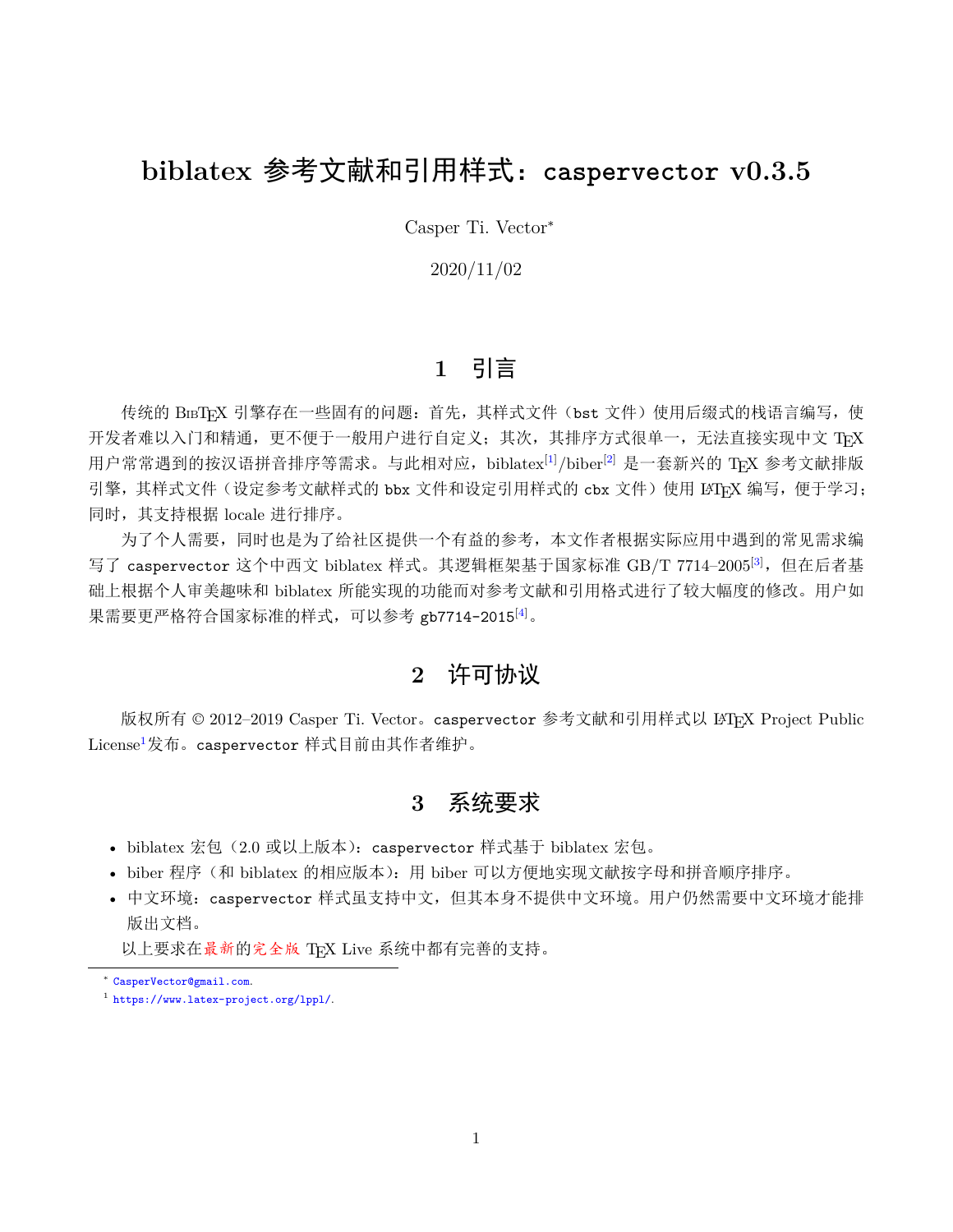## **4** 使用简介

#### **4.1** 样式调用

用户应当通过以下命令调用 caspervector 样式(如果须要使用作者–年编码制, 应将 caspervector 换 成 caspervector-ay):

% "utf8"可能须要改为"gbk",根据用户使用的字符编码而定。 % "..." 代表其它选项。 \usepackage[ backend = biber, style = caspervector, utf8, sorting = cenyt,  $\dots$ ]{biblatex}

其中 sorting 选项用于(全局)指定按哪些字段排序, 除 biblatex 提供的标准选项<sup>[\[1](#page-7-0)]</sup>外, caspervector 样 式还提供 cenyt 和 ecnyt 两种排序方案 (caspervector 默认设置为 none 排序方案, 即按引用顺序排序), 表示依次按文献语言(**ce**nyt 表示中文文献在前,**ec**nyt 表示西文文献在前;文献语言根据 language 字段进 行区分,详见第 [5](#page-2-0) 部分)、编著者姓名(**n**ame)、出版年(**y**ear)和标题(**t**itle)排序[2](#page-1-0)。

参考文献数据库(.bib 文件,其格式见第 [5](#page-2-0)、[6](#page-3-0) 部分)通过 \addbibresource 命令导入,注意不要省略 扩展名 *.bib*。例如,本文的参考文献数据库就是通过下述命令导入的:

\addbibresource{caspervector.bib}

用户可以多次使用 \addbibresource 命令,从多个参考文献数据库中导入参考文献。

### **4.2** 引用命令

caspervector 样式在顺序编码制下支持 biblatex 所提供的引用命令,其中最常用的是 \supercite、 \parencite 和 \cite。三个命令的用法类似:

% 可选参数 prenote 和 postnote 分别用于设定引用记号前、后的注释。 \citecommand[prenote][postnote]{key}

其中 \cite 产生无格式化的引用标记[3](#page-1-1), \parencite 产生带方括号的引用标记, 而 \supercite 产生 上标且带方括号的引用标记[4](#page-1-2)。作者–年编码制下引用命令的用法请参考随 caspervector 样式附带的 caspervector-ay.pdf (可用 texdoc 命令查看)。

例如,在本文中, \parencite{gbt7714-2005} 的输出是"[\[3](#page-8-1)]", 而以下代码的输出是"文献 [3](#page-8-1), 第 4 页":

\cite[文献][第 4 页]{gbt7714-2005}

<span id="page-1-0"></span><sup>2</sup> v0.2.x 和更早版本的 caspervector 样式支持的额外排序方案为 centy 和 ecnty; 为了支持作者–年编码制, 之后的版本不再支持这两种方案。

<span id="page-1-1"></span> $3$  biblatex 的默认设置是带方括号, 而 caspervector 样式中出于功能完备性的考虑去掉了方括号。

<span id="page-1-2"></span><sup>4</sup> biblatex 的默认设置是只上标、不带方括号,而 caspervector 样式中根据作者见到的常见需求加上了方括号。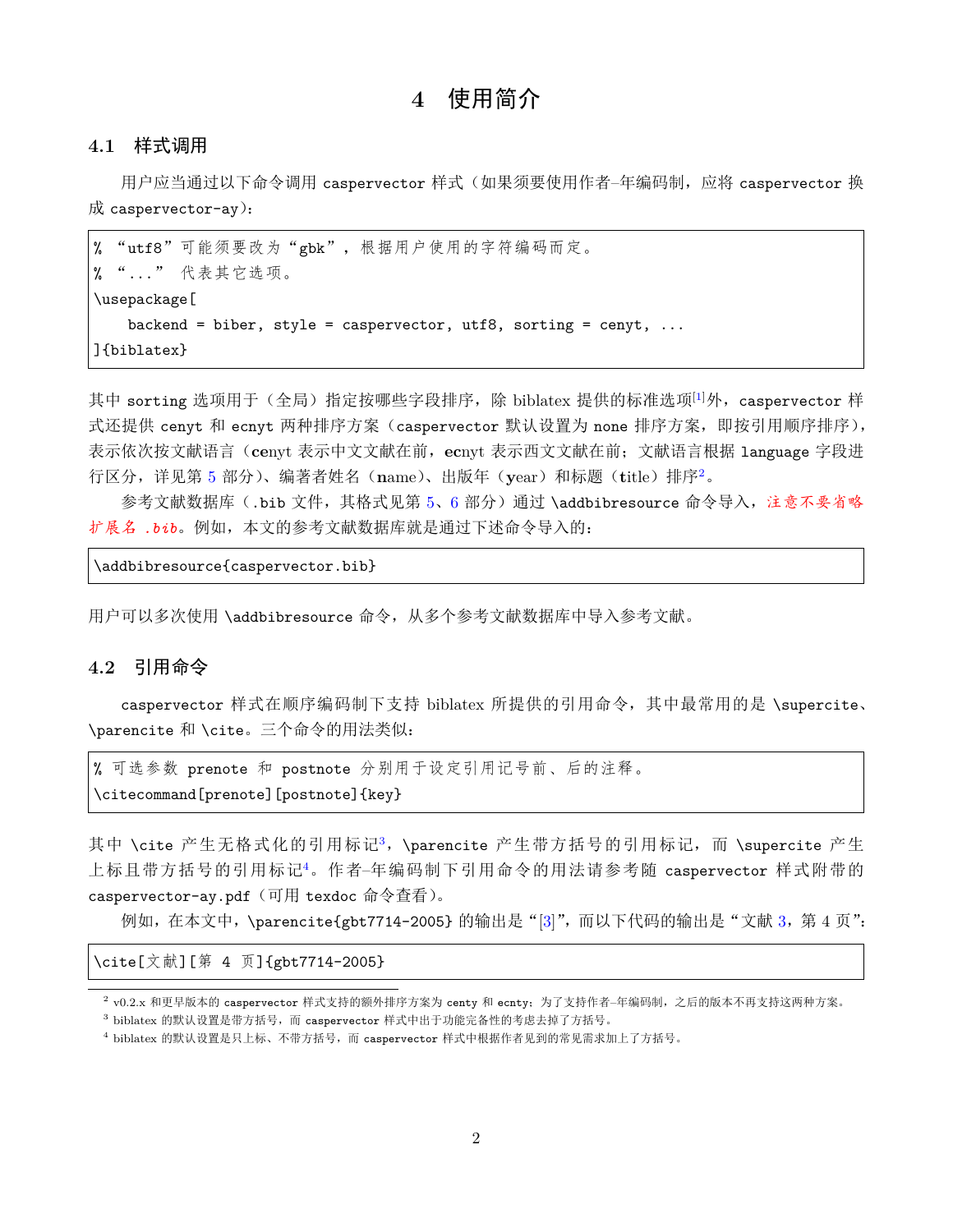#### **4.3** 文献列表

使用 \printbibliography 命令可以在相应位置排版文献列表。其可(在方括号内)带一些可选参数 $^{[1]}$  $^{[1]}$  $^{[1]}$ , 常见的有:

- title = 标题:可以用于指定文献列表的标题(默认为"参考文献")。
- heading = 标题样式:最常用的是当 heading 的值为 bibintoc 时,可以将参考文献加入目录中;当其 值为 bibnumbered 时,参考文献列表参与章节编号(当然也会被自动加入目录中)。 例如,以下代码可以将文献列表的标题改为"文献",并使文献列表参与章节编号:

 $\Delta$ printbibliography[title = {文献}, heading = bibnumbered]

#### **4.4** 编译方法

一般情况下,依次执行以下代码即可实现正确的排版:

# "texfile"是被 TeX 编译的文件名中除去".tex"的部分。 # "pdflatex"可改为其它 TeX 程序,使用纯 latex 编译时可能还须要运行 dvipdfmx。 pdflatex texfile biber -l zh\_\_pinyin texfile pdflatex texfile pdflatex texfile

上述执行 biber 的一行命令中, -1 的参数 zh\_pinyin 可改为其它被 Perl 的 Unicode::Collate 模块 支持的 locale<sup>[5](#page-2-1)</sup>, 这样在排序时将使用相应的排序规则。例如, 如果要按笔画排序的话, 可以将 zh\_pinyin 改为 zh\_\_stroke。

### **5** 字段介绍

#### <span id="page-2-0"></span>**5.1** 基本字段

除非特别指出,此部分字段在所有类型条目中均可用。

- author、editor、translator:作者、编者、译者。 注:在析出文献条目中,*author*、*editor*、*translator* 专指析出文献的作者、编者、译者。在 *@patent* 类条目中,*author* 也可指专利的持有者。
- bookauthor、booktitle:析出文献所出自文献的作者和题名。
- title:文献题名。
- edition: 文献版本 $6$ , 若为整数则会自动排版为"第  $2 \text{ }\mathrm{]}$ 成"或" $2 \text{ }\mathrm{nd}$  ed."等形式。
- type: 文献类型和电子文献载体标志代码[[3\]](#page-8-1)。
- location: 出版地, 或(在 @patent 类条目中)专利申请地。
- publisher:出版者,或学位论文作者申请学位的单位。

<span id="page-2-1"></span><sup>5</sup> <http://search.cpan.org/~sadahiro/Unicode-Collate/Collate/Locale.pm>.

<span id="page-2-2"></span> $^6$  v0.3.2 和更早版本的 caspervector 样式不支持 edition 字段,但可手动在 title 字段中标注相应信息。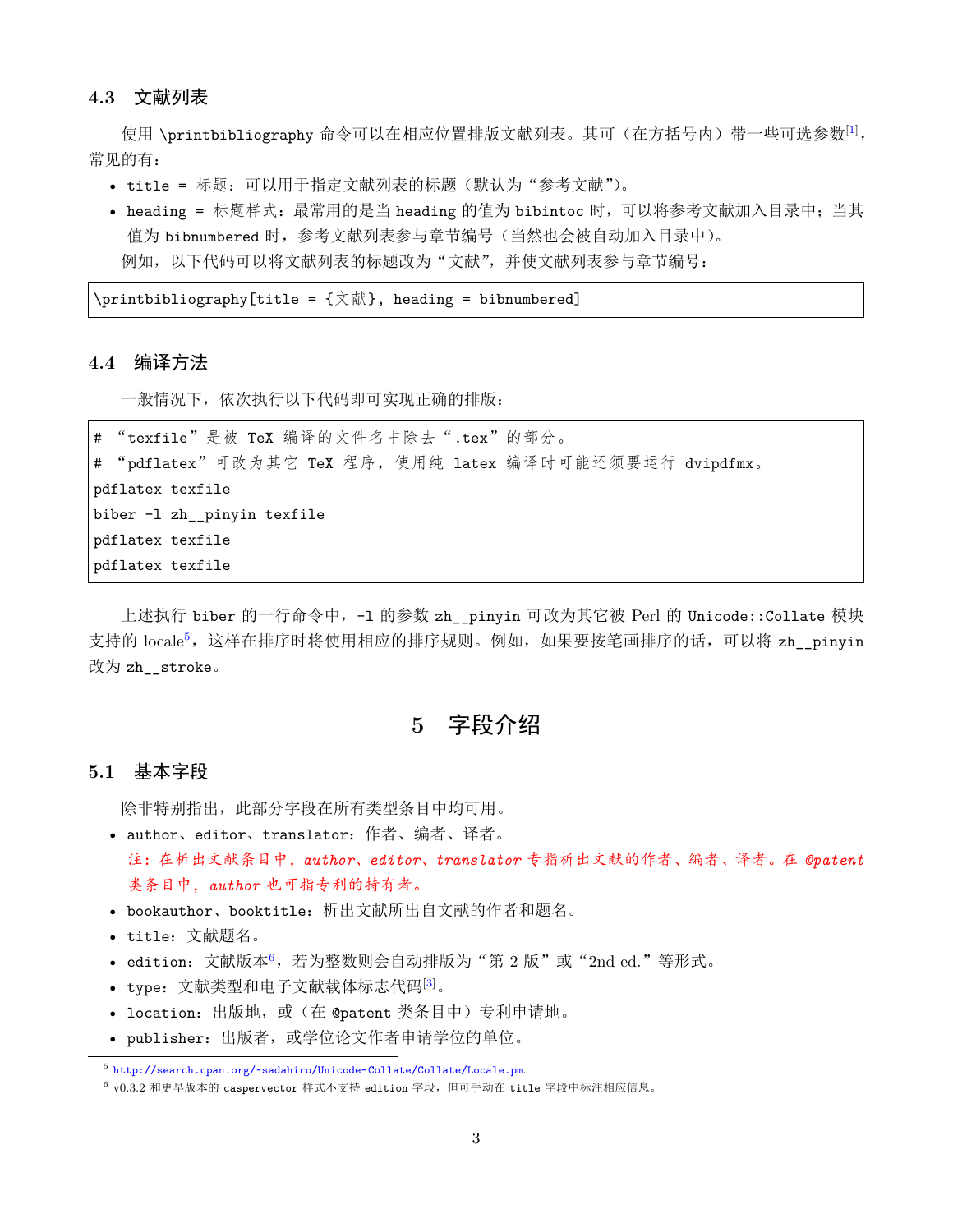- journal/journaltitle:连续出版物题名,两个字段互相等价。
- year/date:出版年、日期,这两个字段只须填写一个即可。
- volume:期刊中文献所处的卷号。
- number:期刊中文献所处的期号,或专利的申请号。
- pages:文献页码。
- url/eid:文献的 URL 和(arXiv 等平台的)电子标识码。 注:*url* 字段会被自动排版成链接,但 *eid* 字段需要用户手工定义格式;后者的一个示例见第 *[9](#page-6-0)* 部分。
- urldate:检索日期,或 URL 的访问日期。
- addendum:补充说明,排版在文献列表中相应条目的最后。

#### **5.2** 特殊字段

- language: 值为 chinese 时,相应条目在文献列表中用中文排版; 否则 (为其他值或未定义时) 用西文 排版。
- authortype、editortype 等:用于指定作者、编者的具体角色,参考第 [8](#page-5-0) 部分。
- note:用于排版一些特殊内容,参考第 [9](#page-6-0) 部分。
- userf: caspervector 样式内部使用。
- <span id="page-3-0"></span>• 其它通用特殊字段, 见 biblatex 手册 $[1]$  $[1]$ 。

### **6** 条目类型

#### **6.1 @book** 类型

@book 类型对应于 GB/T 7714–2005 中所指的"专著"和"电子文献",其支持的常见别名包括 @booklet、 @online、@proceedings、@report、@thesis、@unpublished。

@book 类条目必需的基本字段为 title。

除必需字段之外, @book 类条目也支持以下基本字段: author、editor、translator、edition、type、 location、publisher、year/date(作者–年编码制中必需)、pages、url/eid、urldate、addendum。

#### **6.2 @incollection** 类型

@incollection 类型对应于 GB/T 7714–2005 中所指的"专著中的析出文献",其支持的常见别名包括 @bookinbook、@conference、@inbook、@inproceedings。

@incollection 类条目必需的基本字段为 title 以及 booktitle。

除必需字段之外,@incollection 类条目也支持以下基本字段:author、editor、translator、bookauthor、 edition、type、location、publisher、year/date(作者–年编码制中必需)、pages、url/eid、urldate、 addendum。

#### **6.3 @periodical** 类型

@periodical 类型对应于 GB/T 7714–2005 中所指的"连续出版物"。 @periodical 类条目必需的基本字段为 title/journal/journaltitle 三者中的至少一个。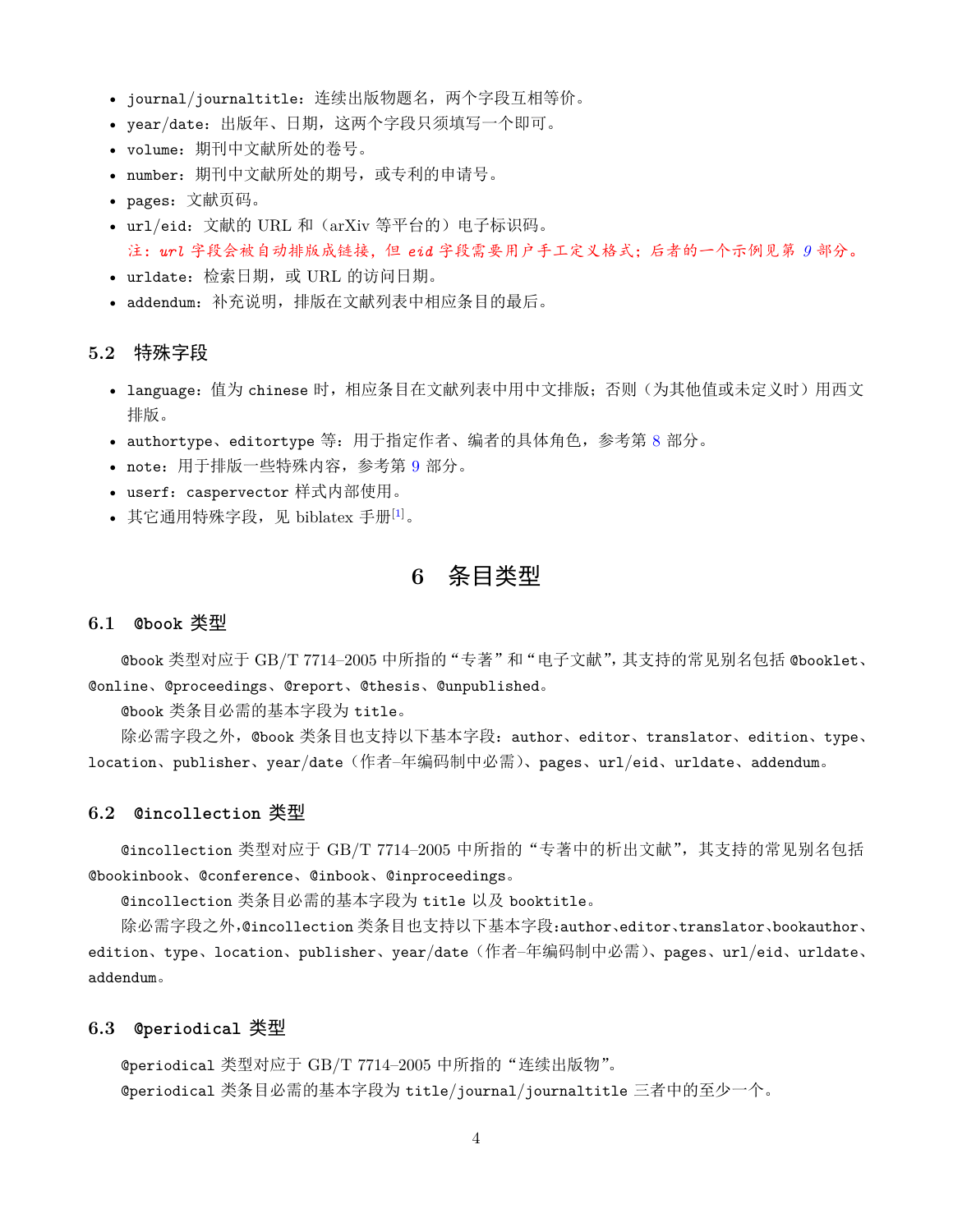除必需字段之外, @periodical 类条目也支持以下基本字段: author/editor/translator、type、 location、publisher、year/date(作者–年编码制中必需)、volume、number、pages、url/eid、urldate、 addendum。

#### **6.4 @article** 类型

@article 类型对应于 GB/T 7714–2005 中所指的"连续出版物中的析出文献"。

@article 类条目必需的基本字段为 journal/journaltitle 两者中的至少一个,以及 year/date 两者 中的至少一个。

除必需字段之外,@article 类条目也支持以下基本字段:author、title、type、volume、number、pages、 url/eid、urldate、addendum。

#### **6.5 @patent** 类型

@patent 类型用于专利文献。

@patent 类条目必需的基本字段为 title,以及 year/date 两者中的至少一个。

除必需字段之外, @article 类条目也支持以下基本字段: author、title、type、location、number、 url/eid、urldate、addendum。

#### **6.6 @customf** 类型

@customf 类型为特殊类型,专用于在文献列表的相应条目中排版自定义的文字。此类条目必需且唯一支 持的基本字段为 addendum, 用户可将其设为自己希望排版的内容。

注:*@customf* 类型虽不支持 *author* 等字段,但用户仍可以设定它们的值。这样虽不能自动根据这些字 段排版,但仍可以根据它们(主要是 *language*、*author*、*title* 和 *year/date* 五个字段)进行排序。

## **7** 对参考文献进行分类排序

<span id="page-4-0"></span>使用 biblatex 3.4 或更新版本的用户可以通过对不同的 \printbibliography 命令采用不同的调用环境 来实现对不同部分文献按不同方案排序。例如,如须对被引用的文献按照引用顺序排序,而对未引用的文献 按照西文文献在前、中文文献在后排序,则可以在导言区中加入下列几行代码:

% 新建条目分类(category)用于区分被引用和未引用的文献条目。 \DeclareBibliographyCategory{cited} % 每执行一次除 \nocite 之外的 \cite 类命令, 将被引用的文献加到"cited"分类中。 \AtEveryCitekey{\addtocategory{cited}{\thefield{entrykey}}}

在正文中准备排版文献列表的位置使用如下代码:

% 按引用顺序排版"cited"分类,即被引用的文献条目。 \begin{refcontext}[sorting = none] \printbibliography[category = cited, ..., title = {References}]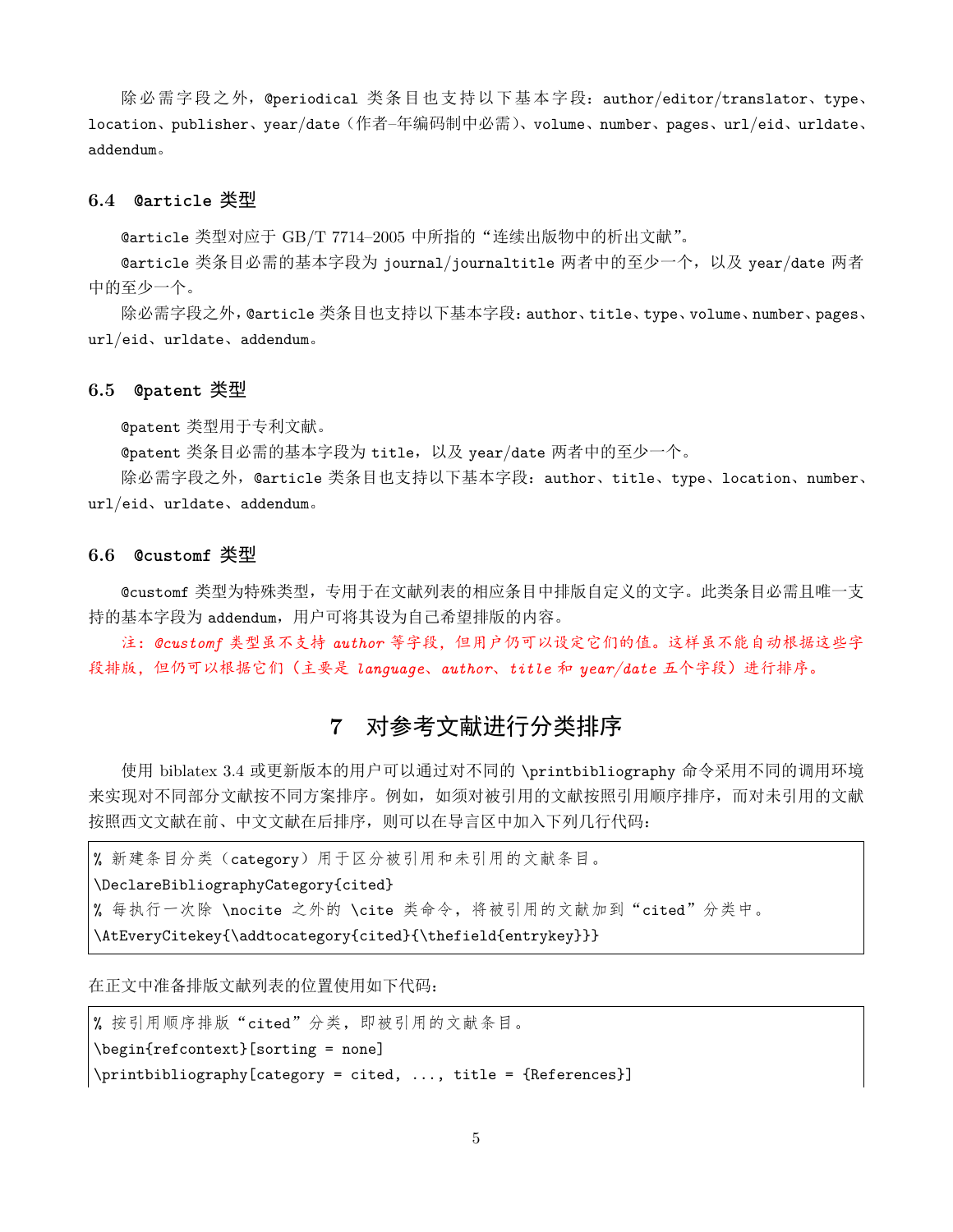\end{refcontext} % 按西文文献在前、中文文献在后排版"cited"分类之外,即未被引用的文献条目。 \begin{refcontext}[sorting = ecnyt] \printbibliography[notcategory = cited, ..., title = {Works Not Cited}] \end{refcontext}

并在最后一个除 \nocite 之外的 \cite 类命令之后、\end{document} 之前的任意合适位置<sup>[7](#page-5-1)</sup> (例如, 在本说 明文档中, 就是在 \end{document} 之前一行) 加入以下代码:

% 将 .bib 文件中所有的参考文献都加到引用列表中,但不将它们加到"cited"分类中, % 也不会排版引用标号,只是在最后的 \printbibliography 命令中排版相应的文献条目。 \nocite{\*}

使用 biblatex 2.x 或更旧版本的用户须要将在正文中准备排版文献列表的位置使用的代码改为:

% 按引用顺序排版"cited"分类,即被引用的文献条目。 \printbibliography[category = cited, ..., sorting = none, title = {References}] % 按西文文献在前、中文文献在后排版"cited"分类之外,即未被引用的文献条目。 \printbibliography% [notcategory = cited, ..., sorting = ecnyt, title = {Works Not Cited}]

<span id="page-5-0"></span>biblatex 3.0–3.3 中有一个 bug<sup>[8](#page-5-2)</sup> 导致分类排序失效, 此问题基本无解。

# **8** 指定作者、编者的角色

当 author/editor 字段对应的贡献者并不是标准的作者/编者时,可以使用 authortype/editortype 来 指定作者/编者的具体角色,例如文献 [\[5\]](#page-8-3) 是通过 .bib 文件中的以下代码排版的:

```
@book{liuxie,
     author = \{\bar{x} \mid \bar{x}\}.
     title = \{\dot{\chi}心雕龙译注},
     editor = \{ 陆 侃 如 and \hat{p} 世 金 },
     editortype = \{\&注},
     ...
}
```
如果有多种角色的贡献者参与了文献的编写,还可以使用同被 biblatex 支持的 editora/editoratype、 editorb/editorbtype、editorc/editorctype 字段。

上述的 editortype 类字段还可以设为 translatoran 等特殊值 (biblatex 中预定义的列表见其手册[\[1](#page-7-0)]), 它们在通过类似于以下的代码定义之后会被展开为对应的内容:

<span id="page-5-1"></span><sup>7</sup> 因为 biblatex 中的引用顺序记录是按每个条目被第一次引用的顺序计算的, 所以 \nocite{\*} 时导入文献的顺序会覆盖掉后面 \cite 类命令的引 用顺序。

<span id="page-5-2"></span><sup>8</sup> 可以参考 <https://tex.stackexchange.com/questions/250548/>。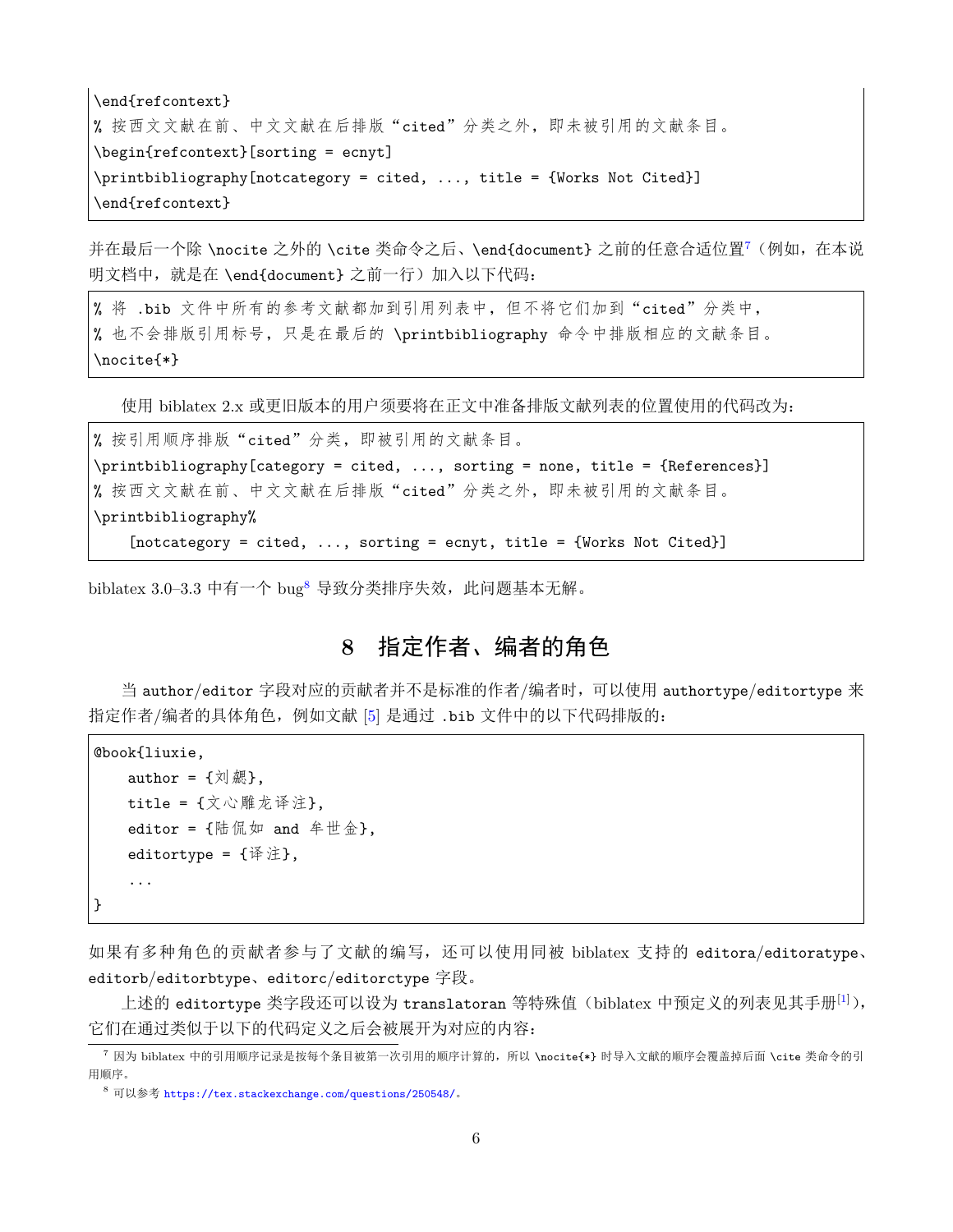```
\NewBibliographyString{translatoran, bytranslatoran}
\DefineBibliographyStrings{english}{
    translatoran = {trans\adddot\ and annot\adddot},
    bytranslatoran = {trans\adddot\ and annot\adddot\ by},
}
```
对于中文文献, editortype 类字段中的特殊值在定义时须加上前缀 cn, 例如可以使用以下代码为中文文献 定义特殊值 translatoran:

\NewBibliographyString{cntranslatoran} \DefineBibliographyStrings{english}{cntranslatoran = {译注}}

因为汉语语法的缘故,中文文献不须要定义 bytranslatoran 之类的特殊值;此外考虑到这一用法所需的额 外代码,一般而言对于中文文献直接将 editortype 类字段设为"译注"等显然更加方便。

## **9 FAQ** 和其它使用提示

<span id="page-6-0"></span>用户可以通过省略可选字段的方式来避免排版相应的内容。例如,省略 type 字段便可使相应条目不排 版文献类型和电子文献载体标志代码。

biblatex 的标准格式支持通过 eprint、eprintclass、eprinttype 等字段排版 arXiv 等平台的电子标识 码;但本文作者因认为其用法死板、实现繁琐,故使用了自由格式的 eid 字段。用户可以使用 \printtext 命令调用 biblatex 中内置的相应排版功能, 例如文献 [[6\]](#page-8-4) 中的电子标识码便是通过以下设定得到的:

#### eid = {\printtext[eprint:arxiv]{math/0211159}},

其中 arxiv 可以替换为其它在标准格式中被 eprinttype 字段支持的字符串, 详见 biblatex 手册[\[1](#page-7-0)]; 如果须 要排版 DOI, 应将方括号中的整个字符串替换为 doi。须要特别注意的是, 如果电子标识码中有特殊字符如 "*\_*""*%*"等时,应将相应字符用反斜杠转义为"*\\_*""*\%*"等。

用户在很多时候可以通过手动调用格式化命令来临时覆盖预设的格式设定,例如对于一个 @article 类 型的条目, 以下代码将使年卷期号排版为类似于"2018, 14(TEX 特刊)"的形式:

```
year = {2018},
volume = {14},
number = {\hologo{TeX} 特刊},
```
因为 biblatex 内部实现的缘故, year/date 字段被设为一些特殊内容时可能导致其出错。如果的确有这 样的排版需求,可以使用 note 字段, 例如文献 [\[7\]](#page-8-5) 中的出版年便是通过以下设定得到的(origdate 字段不 会被排版出来, 但会在排序时被 caspervector 样式考虑; 其具体用法请参考 biblatex 手册) <sup>[9](#page-6-1)</sup>:

<span id="page-6-1"></span><sup>。&</sup>lt;br>v0.2.x 和更早版本的 caspervector 样式支持直接在 year 字段中设定特殊内容;在之后的版本中,为了支持作者–年编码制, caspervector 的内 部实现进行了调整,导致其不再支持这样的用法。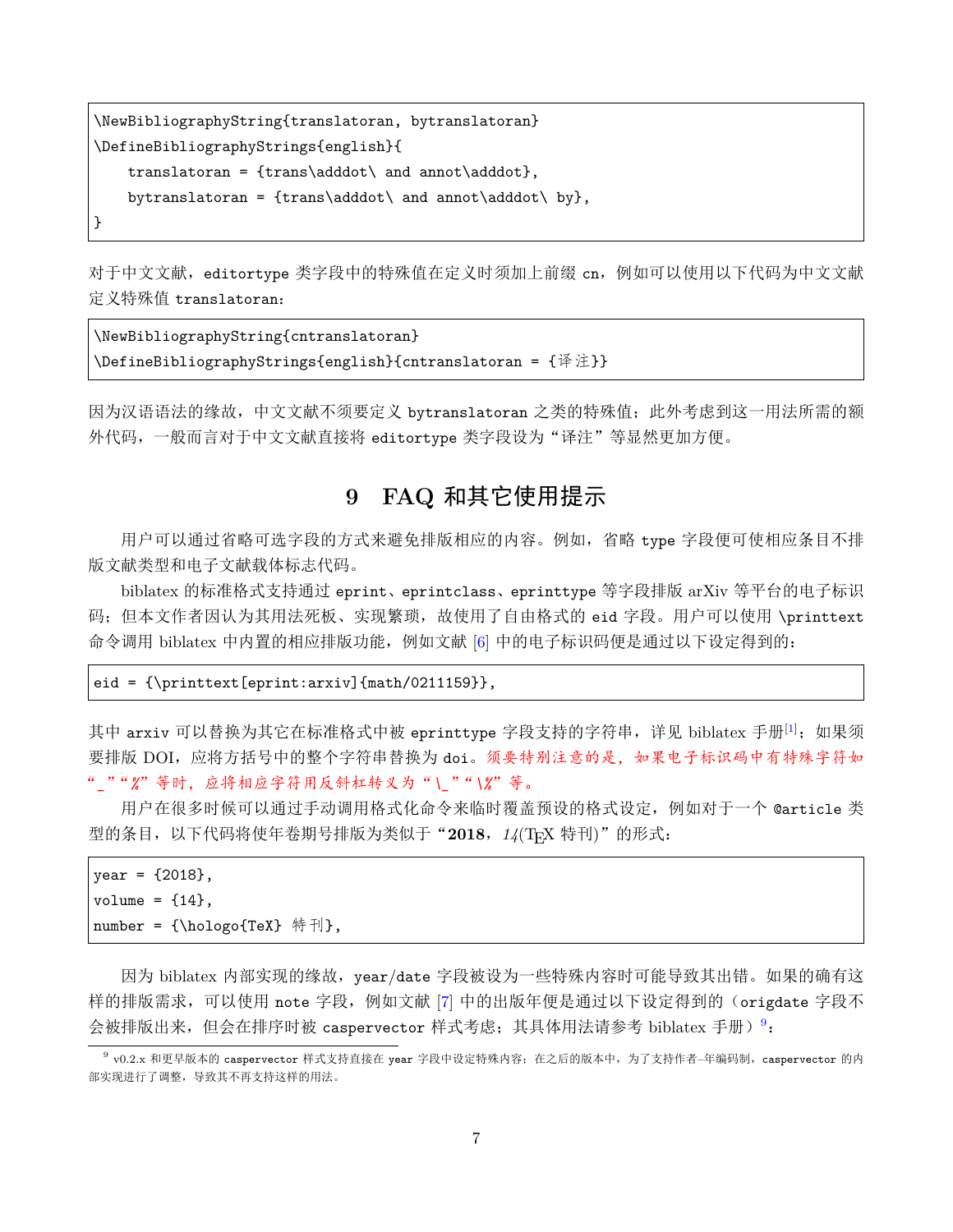origdate =  ${1845}$ , note = {\textbf{1845} (\emph{清同治四年})},

### **10** 存在的问题

如第 [9](#page-6-0) 部分所述, year/date 字段被设为一些特殊内容时可能导致出错。此外如第 [7](#page-4-0) 部分所述, biblatex 3.0–3.3 的功能调整导致分类排序失效。caspervector 样式的作者对此表示遗憾,希望用户能谅解。

因为 biblatex 现有功能的限制,一些需求无法直接实现。例如类似于文献 [\[8\]](#page-8-6) 中同时有出版起止年和起 止期号的情况就无法自动排版,只能通过用户手动实现。下面两种方式均可实现上述需求(origdate 字段的 用法请参考第 [9](#page-6-0) 部分):

```
@periodical{3-2,
   author = {中国图书馆学会},
   title = {图书馆学通讯},
   type = {J},origdate = {1957/1990},
   note = {\text{1957}(1) -- \textbf{1990}(4)},location = {1 \times \bar{x}},
   publisher = {北京图书馆},
   language = {chinese},
}
```
或

```
@customf{3-2,
   author = {中国图书馆学会},
   title = {图书馆学通讯},
   date = {1957/1990},
   addendum = {中国图书馆学会。
      \textit{图书馆学通讯} [J]。
      \textbf{1957}(1) -- \textbf{1990}(4)北京:北京图书馆。},
   language = {chinese},
}
```
这两种方法中更加推荐使用前者,因为前者只须手动实现出版年和期号的排版。

**11** 本文参考文献

<span id="page-7-0"></span>[1] P. Lehman. *The biblatex Package: Programmable Bibliographies and Citations* [M/OL]. Ver. 3.7. 2016-11-16. [https:](https://ctan.org/pkg/biblatex) [//ctan.org/pkg/biblatex](https://ctan.org/pkg/biblatex), accessed on 2017-03-01.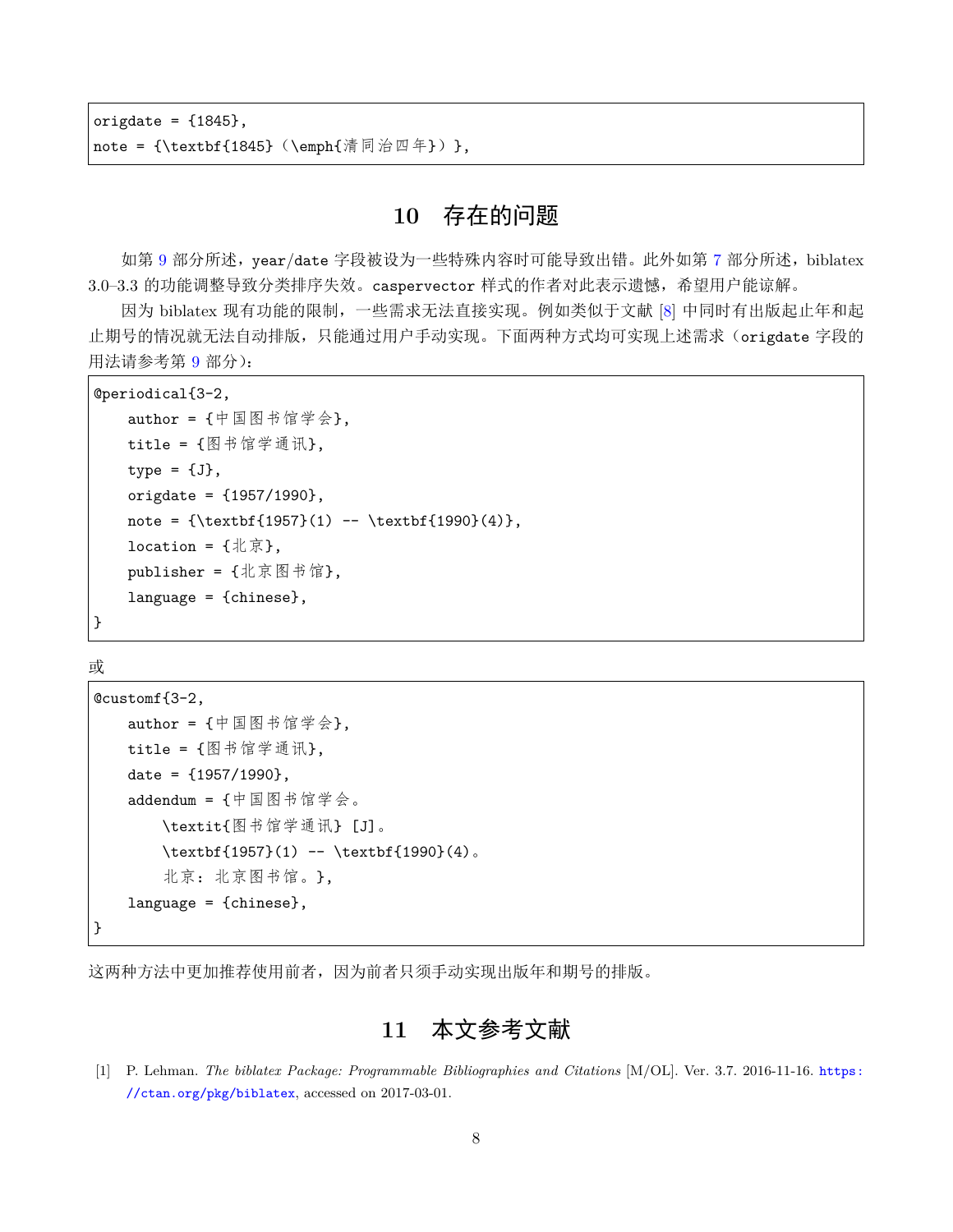- <span id="page-8-0"></span>[2] P. Kime and F. Charette. *Biber: A backend bibliography processor for biblatex* [M/OL]. Ver. 2.7. 2016-12-05. [https:](https://ctan.org/pkg/biber) [//ctan.org/pkg/biber](https://ctan.org/pkg/biber), accessed on 2017-03-01.
- <span id="page-8-1"></span>[3] 中华人民共和国国家质量监督检验检疫总局,中国国家标准化管理委员会。*GB/T 7714–2005* 文后参考文献著录规则 [S]。2005-03-23。访问于 2014-05-24。(可见清华大学图书馆网页上的电子版: [http://lib.tsinghua.edu.cn/service/](http://lib.tsinghua.edu.cn/service/paperwriting.html) [paperwriting.html](http://lib.tsinghua.edu.cn/service/paperwriting.html)。)
- <span id="page-8-2"></span>[4] 胡振震。符合 *GB/T 7714-2015* 标准的 *biblatex* 参考文献样式 [M/OL]。Ver. 1.0k。2018-04-10。[https://ctan.org/](https://ctan.org/pkg/biblatex-gb7714-2015) [pkg/biblatex-gb7714-2015](https://ctan.org/pkg/biblatex-gb7714-2015),访问于 2018-05-28。
- <span id="page-8-3"></span>[5] 刘勰。文心雕龙译注 [M]。陆侃如,牟世金 译注。齐鲁书社,**1995**。
- <span id="page-8-4"></span>[6] G. Perelman. *The entropy formula for the Ricci flow and its geometric applications* [M/OL]. 2002-11-11. arXiv: [math/0211159](https://arxiv.org/abs/math/0211159), accessed on 2018-05-30.
- <span id="page-8-5"></span>[7] 王夫之。宋论 [M]。刻本。金陵:曾氏,**1845**(清同治四年)。
- <span id="page-8-6"></span>[8] 中国图书馆学会。图书馆学通讯 [J]。**1957**(1) – **1990**(4)。北京:北京图书馆。

# **12** 其它参考文献示例(引自文献 **[\[3](#page-8-1)]**)

- [9] American Association for the Advancement of Science. *Science* [J]. **1883**, *1*(1). Washington, D.C.: American Association for the Advancement of Science.
- [10] S. K. Baker and M. E. Jackson. *The future of resource sharing* [M]. New York: The Haworth Press, **1995**.
- [11] P. R. Buseck, G. L. Nord Jr. and D. R. Veblen. "*Subsolidus phenomena in pyroxenes*" [M]. In: C. T. Prewitt. *Pyroxense*. Washington, D.C.: Mineralogical Society of America, **c1980**: 117–211.
- [12] R. B. Calms. *Infrared spectroscopic studies on solid oxygen* [D]. Berkeley: Univ. of California, **1965**.
- [13] P. Caplan. "*Cataloging internet resources*" [J]. *The Public Access Computer Systems Review*, **1993**, *4*(2): 61–66.
- [14] B. E. Chernik. *Introduction to library services for library technicians* [M]. Littleton, Colo.: Libraries Unlimited, Inc., **1982**.
- [15] M. Christine. "*Plant physiology: plant biology in the Genome Era*" [J/OL]. *Science*, **1998**, *281*: 331–332. [http :](http://www.sciencemag.org/cgi/collection/anatmorp) [//www.sciencemag.org/cgi/collection/anatmorp](http://www.sciencemag.org/cgi/collection/anatmorp), accessed on 1998-09-23.
- [16] D. Crane. *Invisible college* [M]. Chicago: Univ. of Chicago Press, **1972**.
- [17] W. Crawford and M. Gorman. *Future libraries: dreams, madness & reality* [M]. Chicago: American Library Association, **1995**.
- [18] L. Dowler. "*The research university's dilemma: resource sharing and research in a transinstitutional environment*" [J]. *Journal Library Administration*, **1995**, *21*(1/2): 5–26.
- [19] M. E. Fourney. "*Advances in holographic photoelasticity*" [C]. In: American Society of Mechanical Engineers, Applied Mechanics Division. *Symposium on Applications of Holography in Mechanics, August 23–25, 1971, University of Southern California, Los Angeles, California*. New York: ASME, **c1971**: 17–38.
- [20] V. G. Ganzha, E. W. Mayr and E. V. Vorozhtsov. *Computer algebra in scientific computing: CASC 2000: proceedings of the Third Workshop on Algebra in Scientific Computing, Samarkand, October 5-9*,*2000* [C]. Berlin: Springer, **c2000**.
- [21] J. A. Hewitt. "*Technical services in 1983*" [J]. *Library Resource Services*, **1984**, *28*(3): 205–218.
- [22] A. Hopkinson. *UNIMARC and metadsta: Dublin Core* [EB/OL]. <http://www.ifla.org/IV/ifla64/138-161e.htm>, accessed on 1999-12-08.
- [23] International Federation of Library Association and Institutions. *Names of persons: national usages for entry in catalogues* [M]. 3rd ed. London: IFLA International Office for UBC, **1977**.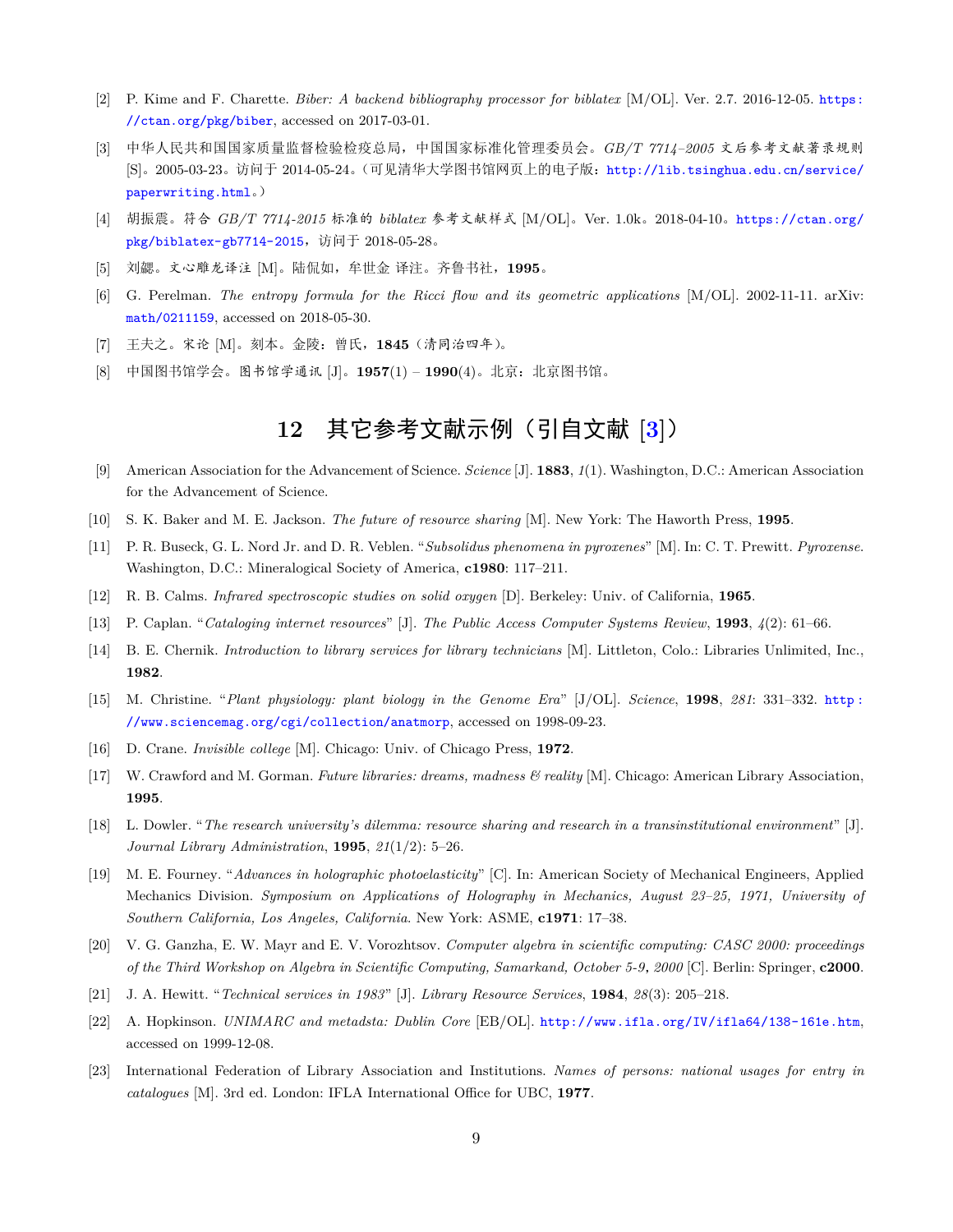- [24] H. Kanamori. "*Shaking without quaking*" [J]. *Science*, **1998**, *279*(5359): 2063–2064.
- [25] W. J. Kennedy and R. E. Garrison. "*Morphology and genesis of nodular chalks and hardgrounds in the Upper Cretaceous of southern England*" [J]. *Sedimentology*, **1975**, *22*: 311–386.
- [26] W. J. Kennedy and R. E. Garrison. "*Morphology and genesis of nodular phosphates in the Cenomanian of south-east England*" [J]. *Lethaia*, **1975**, *8*: 339–360.
- [27] A. Koseki, H. Momose, M. Kawahito *et al. Compiler* [P/OL]. US: 828402. 2002-05-25. [http://FF&p=1&u=netahtml/](http://FF&p=1&u=netahtml/PTO/search-bool.html&r=5&f=G&l=5&col=AND&d=PG01&sl=IBM.AS.&0S=AN/IBM&RS=AN/) [PTO/search-bool.html&r=5&f=G&l=5&col=AND&d=PG01&sl=IBM.AS.&0S=AN/IBM&RS=AN/](http://FF&p=1&u=netahtml/PTO/search-bool.html&r=5&f=G&l=5&col=AND&d=PG01&sl=IBM.AS.&0S=AN/IBM&RS=AN/), accessed on 2002-02-28.
- [28] D. J. des Marais, H. Strauss, R. E. Summons *et al.* "*Carbon isotope evidence for the stepwise oxidation of the Proterozoic environment*" [J]. *Nature*, **1992**, *359*: 605–609.
- [29] G. Martin. "*Control of electronic resources in Australia*" [M]. In: L. W. Pattle and B. J. Cox. *Electronic resources: selection and bibliographic control*. New York: The Haworth Press, **1966**: 85–96.
- [30] S. W. Metcalf. "*The Tort Hall air emission study*" [C/OL]. In: *The International Congress on Hazardous Waste, Atlanta Marriott Marquis Hotel, Atlanta, Georgia, June 5–8, 1995: impact on human and ecological health*. [http:](http://atsdrl.atsdr.cdc.gov:8080/cong95.html) [//atsdrl.atsdr.cdc.gov:8080/cong95.html](http://atsdrl.atsdr.cdc.gov:8080/cong95.html), accessed on 1998-09-22.
- [31] J. A. O'Brien. *Introduction to information systems* [M]. 7th ed. Burr Ridge, Ill.: Irwin, **1994**.
- [32] Online Computer Library Center, Inc. *History of OCLC* [EB/OL]. [http://www.oclc.org/about/history/default.](http://www.oclc.org/about/history/default.htm) [htm](http://www.oclc.org/about/history/default.htm), accessed on 2000-01-08.
- [33] *PACS-L: the public-access computer systems forum* [EB/OL]. Houston, Tex: University of Houston Libraries, **1989**. <http://info.lib.uh.edu/pacsl.html>, accessed on 1995-05-17.
- [34] P. Z. Peebles Jr. *Probability, random variable, and random signal principles* [M]. 4th ed. New York: McGraw Hill, **2001**.
- [35] T. M. Piggot. *The cataloguer's way through AACR2: from document receipt to document retrieval* [M]. London: The Library Association, **1990**.
- [36] H. J. Rood. *Logic and structured design for computer programmers* [M]. 3rd ed. Brooks/Cole-Thomson Learning, **2001**.
- [37] E. M. Rosenthall. *Proceedings of the Fifth Canadian Mathematical Congress, University of Montreal, 1961* [C]. Toronto: University of Toronto Press, **1963**.
- [38] Scitor Corporation. *Project scheduler* [CP/DK]. Sunnyvale, Calif.: Scitor Corporation, **c1983**.
- [39] M. F. Stieg. "*The information needs of historians*" [J]. *College and Research Libraries*, **1981**, *42*(6): 549–560.
- [40] R. Tachibana, S. Shimizu, S. Kobayshi *et al. Electronic watermarking method and system* [P/OL]. US: 6,915,001. 2002-04-25. [http://patftuspto.gov/nemcgi/nph-Parser?Sectl=PT02&Sect2=HITOFF&p=1&u=/netahmrl/search](http://patftuspto.gov/nemcgi/nph-Parser?Sectl=PT02&Sect2=HITOFF&p=1&u=/netahmrl/search-bool.huml&r=1&f=G&1=50&col=AND&d=ptxt&sl=)[bool.huml&r=1&f=G&1=50&col=AND&d=ptxt&sl='Electronic+watermarking+method+systern'.TTL.&OS=TTL/](http://patftuspto.gov/nemcgi/nph-Parser?Sectl=PT02&Sect2=HITOFF&p=1&u=/netahmrl/search-bool.huml&r=1&f=G&1=50&col=AND&d=ptxt&sl=), accessed on 2002-05-28.
- [41] D. L. Turcotte. *Fractals and chaos in geology and geophysics* [M/OL]. New York: Cambridge University Press, **1992**. <http://www.seg.org/reviews/mccorm30.html>, accessed on 1998-09-23.
- [42] U.S. Department of Transportation Federal Highway Administration. *Guidelines for handling excavated acid-producing materials, PB 91-194001* [R]. Springfield: U.S. Department of Commerce National Information Service, **1990**.
- [43] L. Weinstein and M. N. Swertz. "*Pathogenic properties of invading microorganism*" [M]. In: W. A. Sodeman Jr. and W. A. Sodeman. *Pathologic physiology: mechanisms of disease*. Philadelphia: Saunders, **1974**: 745–772.
- [44] World Health Organization. *Factors regulating the immune response: report of WHO Scientific Group* [R]. Geneva: WHO, **1970**.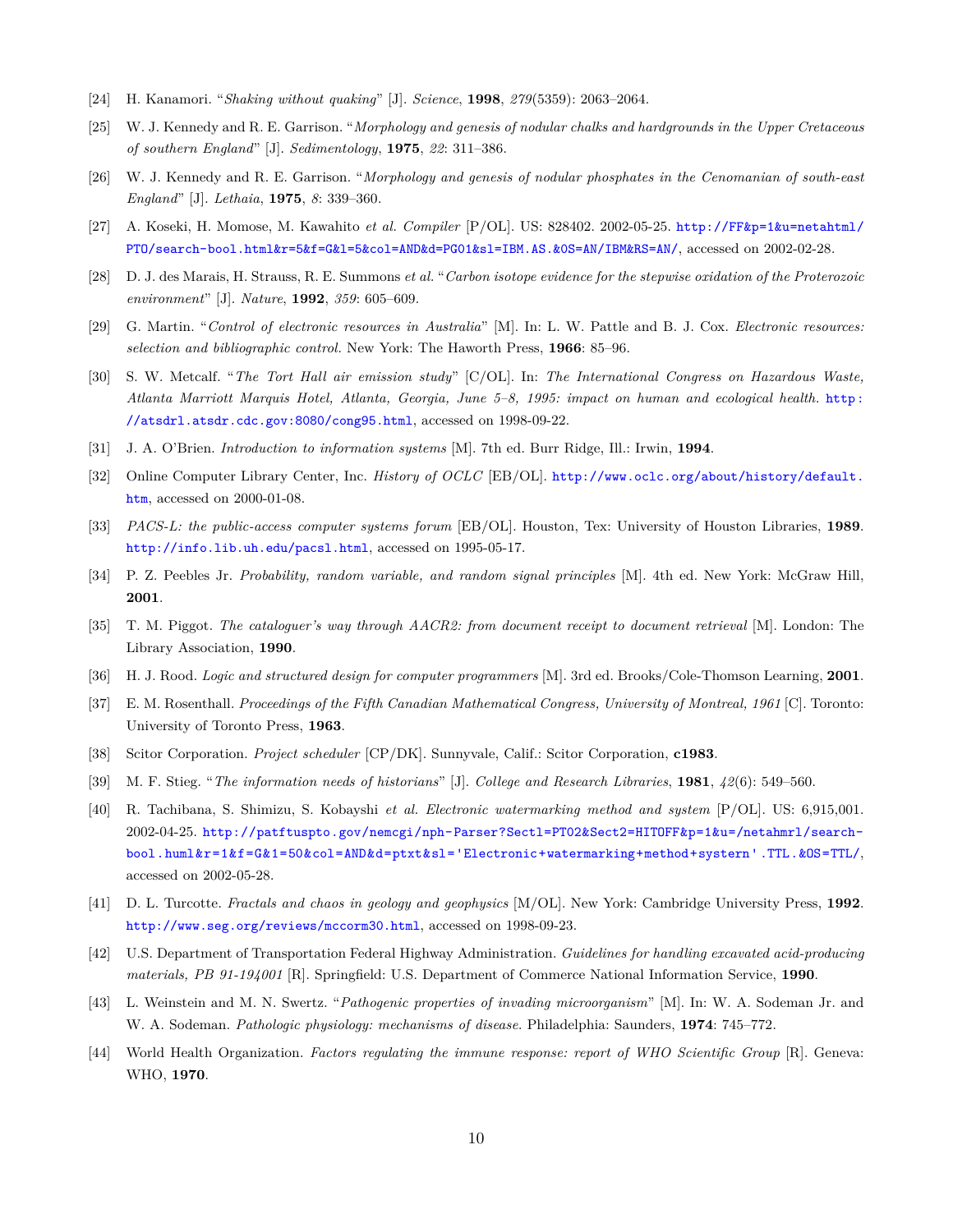- [45] S. A. Yufin, ed. *Geoecology and computers: proceedings of the Third International Conference on Advance of Computer Methods in Geotechnical and Geoenvironmental Engineering, Moscow, Russia, February 1–4, 2000* [C]. Rotterdam: A. A. Balkema, **2001**.
- [46] G. 昂温,P. S. 昂温。外国出版史 [M]。陈生铮 译。北京:中国书籍出版社,**1988**。
- [47] 白书农。"植物开花研究"[M]。出自:李承森。植物科学进展。北京:高等教育出版社,**1998**:146–163。
- [48] 陈晋镳,张惠民,朱士兴 等。"蓟县震旦亚界研究"[M]。出自:中国地质科学院天津地质矿产研究所。中国震旦亚界。天 津:天津科学技术出版社,**1980**:56–114。
- [49] 程根伟。"*1998* 年长江洪水的成因与减灾对策"[M]。出自:许厚泽,赵其国。长江流域洪涝灾害与科技对策。北京:科 学出版社, 1999: 32-36。
- [50] 丁文祥。"数字革命与竞争国际化"[N]。中国青年报,2000-11-20。
- [51] 傅刚,赵承,李佳路。"大风沙过后的思考"[N/OL]。北京青年报,2000-04-12。[http://www.bjyouth.com.cn/Bgb/](http://www.bjyouth.com.cn/Bgb/20000412/GB/4216%5ED0412B1401.htm) [20000412/GB/4216%5ED0412B1401.htm](http://www.bjyouth.com.cn/Bgb/20000412/GB/4216%5ED0412B1401.htm),访问于 2005-07-12。
- [52] 顾炎武。昌平山水记;京东考古录 [M]。北京:北京古籍出版社,**1982**。
- [53] 广西壮族自治区林业厅。广西自然保护区 [M]。北京:中国林业出版社,**1993**。
- [54] 国家标准局信息分类编码研究所。"*GB/T 2659–1986* 世界各国和地区名称代码"[S]。出自:全国文献工作标准化技术委 员会。文献工作国家标准汇编:*3*。北京:中国标准出版社,**1988**:59–92。
- [55] 韩吉人。"论职工教育的特点"[G]。出自:中国职工教育研究会。职工教育研究论文集。北京:人民教育出版社,**1985**: 90–99。
- [56] 河北绿洲生态环境科技有限公司。一种荒漠化地区生态植被综合培育种植方法 [P/OL]。中国:01129210.5。2001-10-24。 <http://211.152.9.47/sipoasp/zlijs/hyjs-yx-new.asp?recid=01129210.5&leixin>,访问于 2002-05-28。
- [57] 江向东。"互联网环境下的信息处理与图书管理系统解决方案"[J/OL]。情报学报,**1999**,*18*(2):4。[http://www.](http://www.chinainfo.gov.cn/periodical/qbxb/qbxb99/qbxb990203) [chinainfo.gov.cn/periodical/qbxb/qbxb99/qbxb990203](http://www.chinainfo.gov.cn/periodical/qbxb/qbxb99/qbxb990203),访问于 2000-01-18。
- [58] 姜锡洲。一种温热外敷药制备方案 [P]。中国:88105607.3。1989-07-26。
- [59] 蒋有绪,郭泉水,马娟 等。中国森林群落分类及其群落学特征 [M]。北京:科学出版社,**1998**。
- [60] 李炳穆。"理想的图书馆员和信息专家的素质与形象"[J]。图书情报工作,**2000**(2):5–8。
- [61] 李晓东,张庆红,叶瑾琳。"气候学研究的若干理论问题"[J]。北京大学学报:自然科学版,**1999**,*35*(1):101–106。
- [62] 刘彻东。"中国的青年刊物:个性特色为本"[J]。中国出版,**1998**(5):33–39。
- [63] 刘加林。多功能一次性压舌板 [P]。中国:92214985.2。1993-04-14。
- [64] 刘武,郑良,姜础。"元谋古猿牙齿测量数据的统计分析及其在分类研究上的意义"[J]。科学通报,**1999**,*44*(23): 2481–2488。
- [65] 马克思。"关于《工资、价格和利润》的报告札记"[M]。出自:马克思,恩格斯。马克思恩格斯全集:第 *44* 卷。北京: 人民出版社,**1982**:505。
- [66] 莫少强。"数字式中文全文文献格式的设计与研究"[J/OL]。情报学报,**1999**,*18*(4):1–6。[http://periodical.](http://periodical.wanfangdata.com.cn/periodical/qbxb/qbxb99/qbxb9904/990407.htm) [wanfangdata.com.cn/periodical/qbxb/qbxb99/qbxb9904/990407.htm](http://periodical.wanfangdata.com.cn/periodical/qbxb/qbxb99/qbxb9904/990407.htm),访问于 2001-07-08。
- [67] 尼葛洛庞帝。数字化生存 [M]。胡冰,范海燕 译。海口:海南出版社,**1996**。
- [68] 裴丽生。"在中国科协学术期刊编辑工作经验交流会上的讲话"[C]。出自:中国科协学术期刊编辑工作经验交流会资料 选。北京:中国科学技术协会工作部,**1981**:2–10。
- [69] 全国文献工作标准化技术委员会第七分委员会。*GB/T 5795–1986* 中国标准书号 [S]。北京:中国标准出版社,**1986**。
- [70] 孙玉文。汉语变调构词研究 [D]。北京:北京大学出版社,**2000**。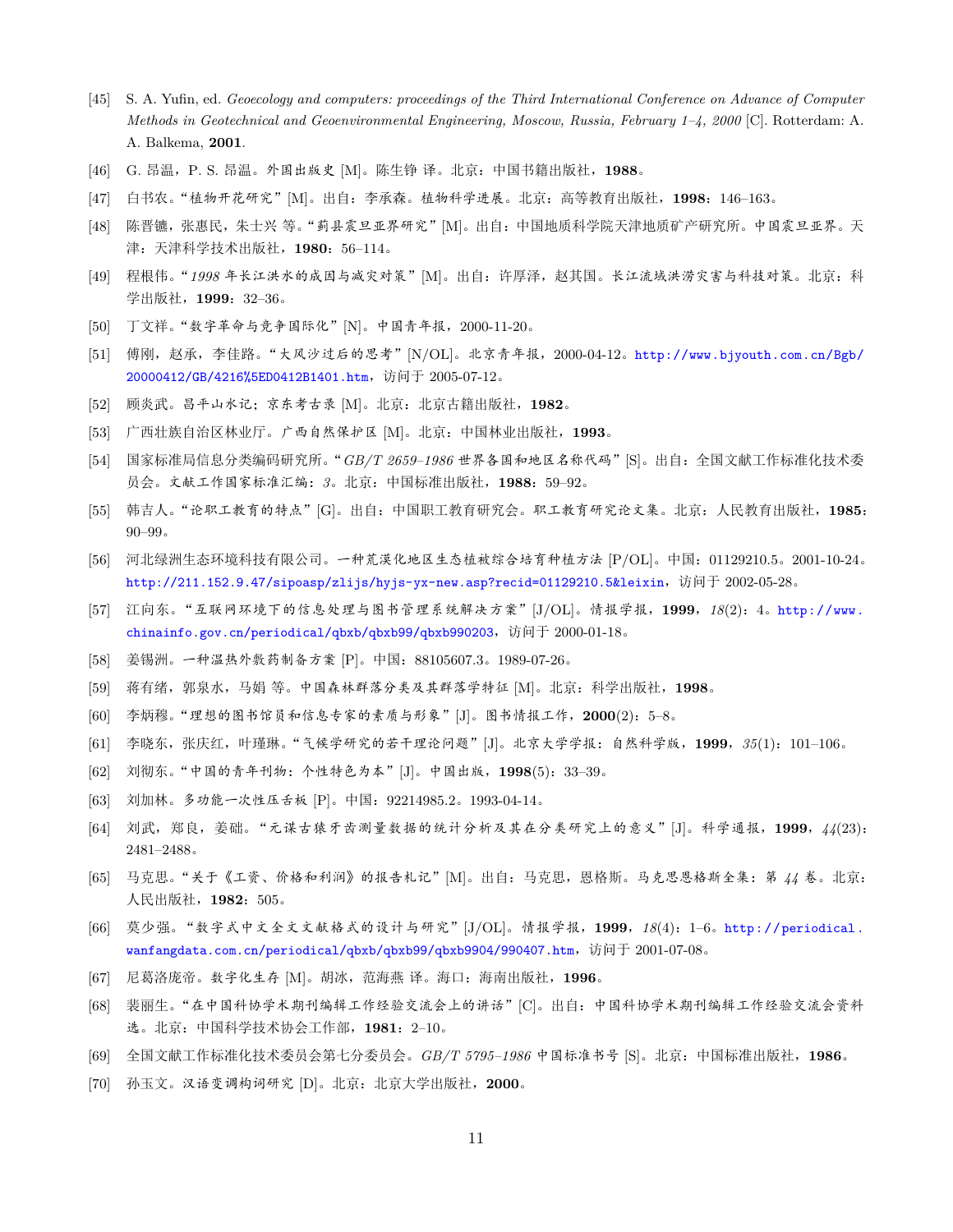- [71] 唐绪军。报业经济与报业经营 [M]。北京:新华出版社,**1999**:117–121。
- [72] 陶仁骥。"密码学与数学"[J]。自然杂志,**1984**,*7*(7):527。
- [73] 汪昂。(增补)本草备要 [M]。石印本。上海:同文书局,**1912**。
- [74] 汪冰。电子图书馆理论与实践研究 [M]。北京:北京图书馆出版社,**1997**。
- [75] 西安电子科技大学。光折变自适应光外差探测方法 [P/OL]。中国:01128777.2。2002-03-06。[http://211.152.9.47/](http://211.152.9.47/sipoasp/zljs/hyjs-yx-new.asp?recid=01128777.2&Ieixin=0) [sipoasp/zljs/hyjs-yx-new.asp?recid=01128777.2&Ieixin=0](http://211.152.9.47/sipoasp/zljs/hyjs-yx-new.asp?recid=01128777.2&Ieixin=0),访问于 2002-05-28。
- [76] 萧钰。出版业信息化迈入快车道 [EB/OL]。2001-12-19。<http://www.creader.com/news/20011219/200112190019.html>, 访问于 2002-04-15。
- [77] 辛希孟。信息技术与信息服务国际研讨会论文集:*A* 集 [C]。北京:中国社会科学出版社,**1994**。
- [78] 亚洲地质图编目组。"亚洲地层与地质历史概述"[J]。地质学报,**1978**,*3*:104–208。
- [79] 杨宗英。"电子图书馆的现实模型"[J]。中国图书馆学报,**1996**(2):24–29。
- [80] 余敏。出版集团研究 [M]。北京:中国书籍出版社,**2001**:179–193。
- [81] 张田勤。"罪犯 *DNA* 库与生命伦理学计划"[N]。大众科技报,2000-11-12。
- [82] 张志祥。间断动力系统的随机扰动及其在守恒律方程中的应用 [D]。北京:北京大学数学学院,**1998**。
- [83] 张忠智。"科技书刊的总编(主编)的角色要求"[C]。出自:中国科学技术期刊编辑学会建会十周年学术研讨会论文汇编。 北京:中国科学技术期刊编辑学会学术委员会,**1997**:33–34。
- [84] 赵凯华,罗蔚茵。新概念物理教程:力学 [M]。北京:高等教育出版社,**1995**。
- [85] 赵耀东。新时代的工业工程师 [M/OL]。台北:天下文化出版社,**1998**。<http://ie.nthu.edu.tw/info/ie.newie.htm>, 访问于 1998-09-26。
- [86] 中国地质学会。地质论评 [J]。**1936**,*1*(1)。北京:地质出版社。
- [87] 中国力学学会。第 *3* 届全国实验流体力学学术会议论文集 [C]。天津,**1990**。
- [88] 中国社会科学院语言研究所词典编辑室。现代汉语词典 [M]。修订本。北京:商务印书馆,**1996**。
- [89] 钟文发。"非线性规划在可燃毒物配置中的应用"[C]。出自:赵玮。运筹学的理论与应用:中国运筹学会第五届大会论文 集。西安:西安电子科技大学出版社,**1996**:468–471。

### **13** 更新记录

2020-11-02, v0.3.5

- \* Changes to documentation:
- caspervector.bib: add the `type' field for entry `liuxie'.
- caspervector.tex: fix "需"/"须" typo.
- Add caspervector.bib to copyright lines.
- \* Misc:
- Add README to the TDS archive.

2019-11-13, v0.3.4

- \* API changes:
- Add support for both Chinese and English `authortype'/`editortype'/...
- Add the `cparen' option to use Chinese parentheses in citations.
- \* Changes to package code:
- Facilitate customisation of the character before `等', `译' etc.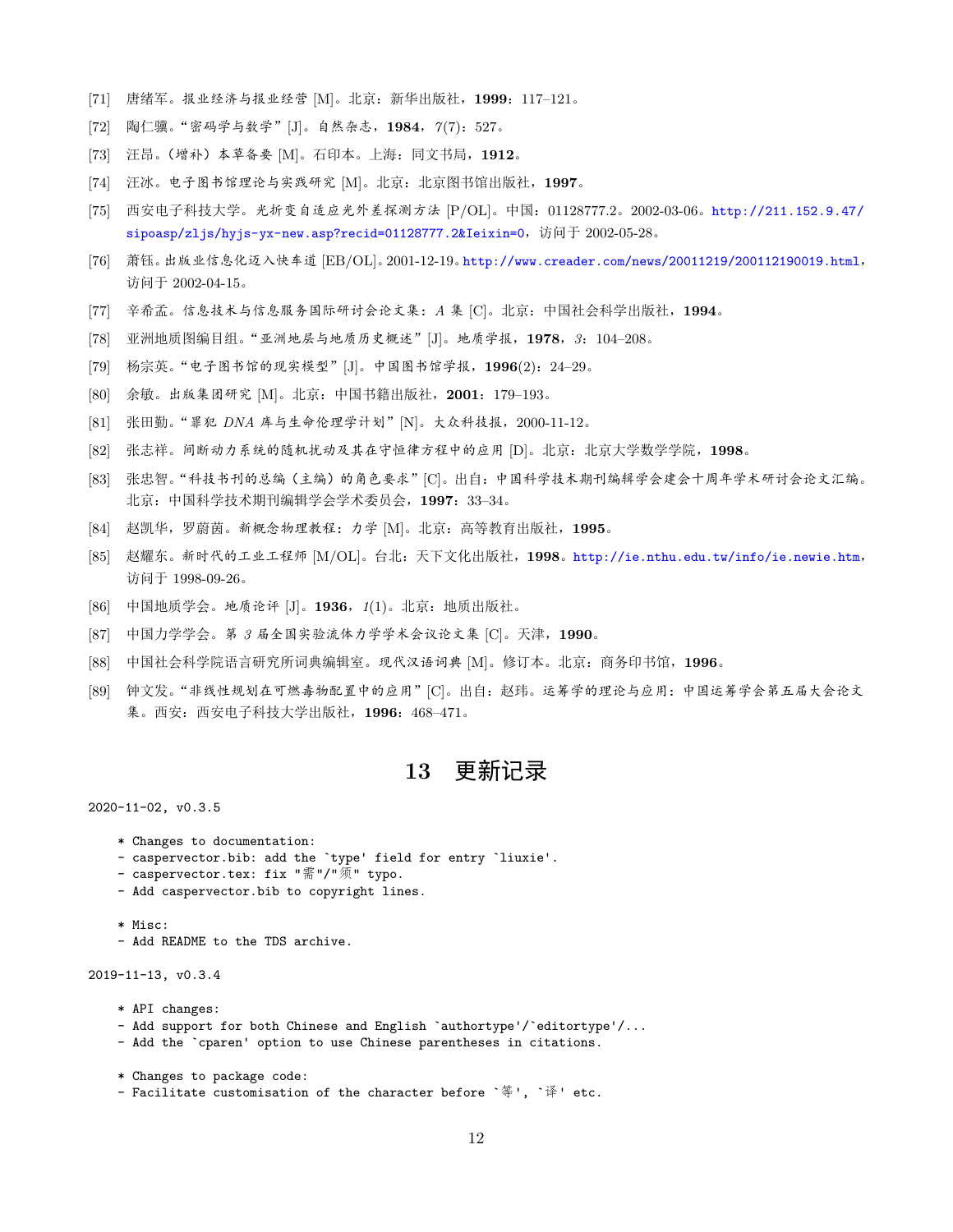```
- Use more common words ("检索"/"retrieve" -> "访问"/"access").
    * Changes to documentation:
    - Migrate to latexmk.
    - caspervector-ay.bbx: use upstreamed `bbx:ifmergeddate'.
    * Misc:
    - README: migrate to Gitea, "for obvious reasons".
    - Minor fixes and cosmetics.
2018-06-29, v0.3.3
    * API changes:
    - Add support for the `edition' field.
    * Changes to package code:
    - Refine `maxcitenames'/`mincitenames'.
    - blx-caspervector-base.def: fix "et al" for citations.
    - blx-caspervector-base.def: improve spacing between `title' and `type'.
    * Changes to documentation:
    - caspervector.tex: fix "需"/"须" typo.
    * Misc:
    - Minor fixes and cosmetics.
2018-06-01. v0.3.2
   * Changes to package code:
    - Fix punctuation for citations.
   - blx-caspervector-base.def: fix `incollection' without bookauthor/editor.
   - blx-caspervector-base.def: only `\providebibmacro*{bbx:ifnodate}'.
    * Changes to documentation:
    - caspervector.bib: add more examples from GB/T 7714-2005.
    * Misc:
    - Minor fixes and cosmetics.
2018-05-30. v0.3.1
    * API changes:
    - Support eprint/doi using `eid'.
   * Changes to package code:
   - blx-caspervector-base.def: fix misplaced `\clearname'.
   - caspervector-ay.bbx: fix missing byspace.
    - blx-caspervector-base.def: support the "date(number)" format.
   - Remove support for `userf' set to `cn'.
    * Changes to documentation:
    - "著者" -> "作者"; "英文" -> "西文".
    * Misc:
    - Minor fixes and cosmetics.
2018-05-28. v0.3.0
```

```
* API changes:
- Add the caspervector-ay style (`dashed' and `mergedate' supported).
```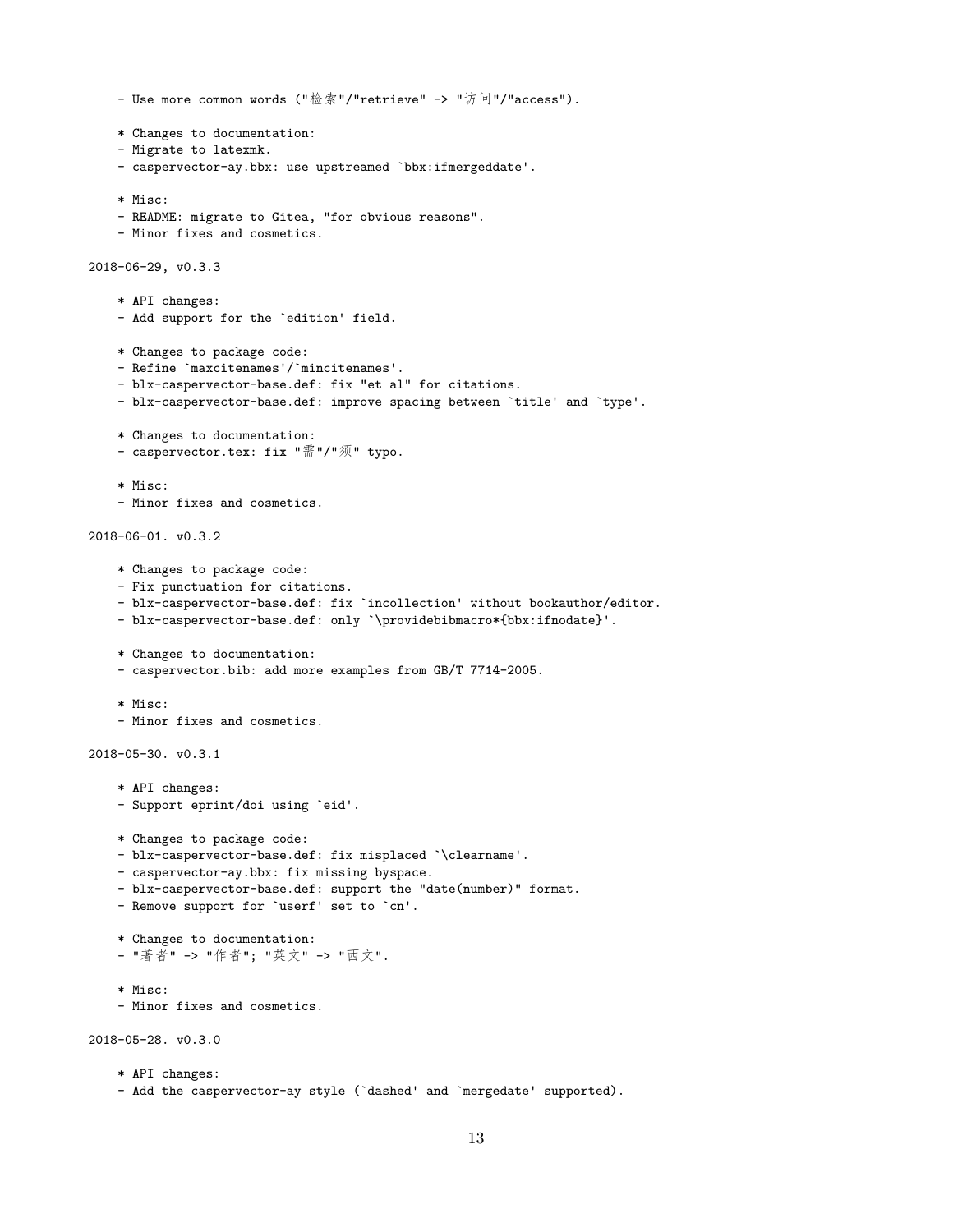```
- Sorting: nty -> nyt.
    - Reduced tolerance in `year'/`date'; `note' added in compensation.
    - Support `useauthor'-related functionalities.
   * Changes to package code:
    - caspervector.bbx mostly refactored into blx-caspervector-base.def.
   - biblatex-caspervector-*.def -> blx-caspervector-*.def.
   - blx-caspervector-base.def: improve the punctuation handling.
   - blx-caspervector-base.def: fix some deprecation warnings.
   * Changes to documentation:
    - readme.* -> caspervector.*; document the caspervector-ay style.
    - doc/Makefile: fix missing accented characters with xelatex.
    * Misc:
    - utils: update wrt the author-year style.
    - Minor fixes and cosmetics.
2017-03-01. v0.2.7
    * API changes:
    - caspervector.bbx: provide undocumented option for uglification.
   * Changes to package code:
    - caspervector.bbx: fix "et al" and `\final*delim'.
    - caspervector.bbx: make switch between C/E punctuations easier.
    - caspervector.bbx: remove niche feature.
   * Changes to documentation:
    - readme.bib: double brace institution names.
   - readme.tex: remove manual loading of CJKspace.
    * Misc:
    - utils/qa: add notice about copyright line updates.
    - Minor fixes and cosmetics.
2016-05-24. v0.2.6
    * Changes to package code:
    - caspervector.bbx: add code in case uglification is demanded.
    * Changes to documentation:
    - readme.tex: improve description of split sorting.
    * Misc:
    - Minor fixes and cosmetics.
2016-03-31. v0.2.5
   * Changes to package code:
    - caspervector.bbx: add overlooked `minnames = 3' and `minitems = 3'.
   - caspervector.bbx: refine name spacing to reduce ambiguity.
    - caspervector.bbx: adjust list format (like names).
   - Refactor common code from *.def into caspervector.bbx.
```
- 
- \* Misc:
- Makefile: remove re-encoding code.
- Minor fixes and cosmetics.

2016-03-22. v0.2.4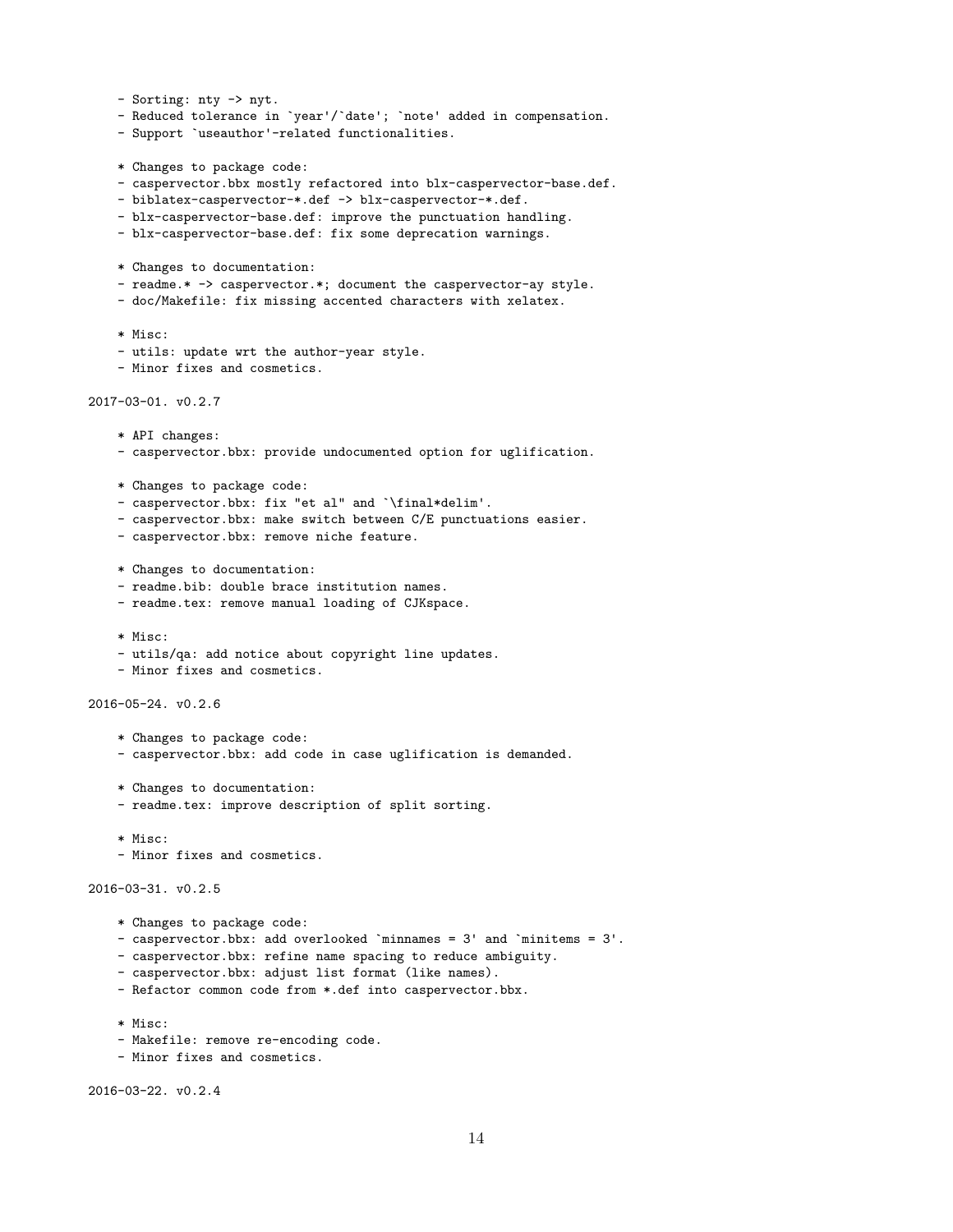```
* Misc:
    - Fix wrong bib number due to inconsistency on author's computer.
2016-03-17. v0.2.3
   * Changes to package code:
   - Remove copy-pasted name formatting code in bbx.
   - caspervector.bbx: fix some defects introduced from typos.
   - biblatex-caspervector-*.def: rectify `byauthor' usage.
   * Changes to documentation:
    - readme.tex: update information about split sorting (thank @plk).
    - readme.tex: require `colorlinks' explicitly wrt recent change in ctex.
   * Misc:
    - dist: reduce duplication in zipballs according to CTAN recommendation.
    - README: homepage moved to GitLab.
    - Minor fixes and cosmetics.
2015-05-30, v0.2.2
    * Changes to package code:
    - Remove bibtex support because of `\DeclareStyleSourcemap' usage.
   * Changes to documentation:
   - readme.tex: mention the issue with sorting in biblatex 3.0.
   - readme.tex: remove description of usage with bibtex.
    - readme.{tex,bib}: refine the short example for custom formatting.
    - Adapt to ctex 2.x, and use the latex/biber/xelatex/xelatex prodedure.
    * Misc:
    - Cosmetics.
2015-04-28, v0.2.1
    * Changes to package code:
    - biblatex-caspervector-*.def: use `\renewbibmacro' for `urldate'.
    * Changes to documentation:
    - readme.tex: use `\hologo{}' when applicable.
    - readme.bib: fix inaccurate formatted author names.
   * Misc:
    - Update URL of project homepage.
   - dist: remove version string from file name of TDS archive.
    - dist: fix zipball permission.
    - Aesthetic improvements.
2014-05-24, v0.2.0
    * API changes:
    - Chinese references now (only) require language == {chinese}.
    - `userf' becomes an internal entry field (backward compatible for now).
    * Changes to package code:
    - Avoid potential name clashes, using `something@' prefixes for commands.
```

```
* Changes to documentation:
```
- No longer recommend the CTeX Suite.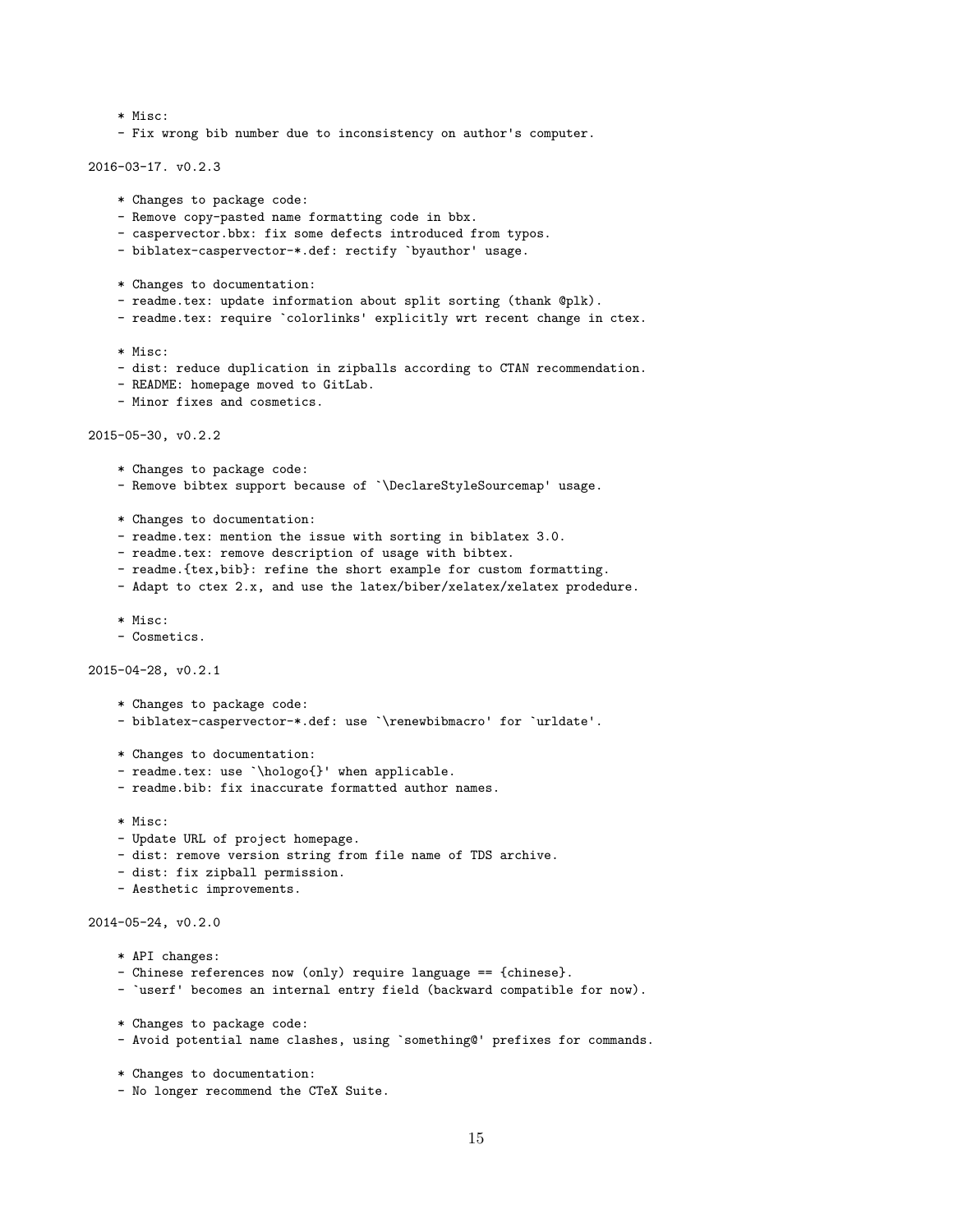```
- Remove installation hints (already included in TeX Live).
```
- Use `%' for comments in `.bib' files, now supported by biber.

```
* Misc:
```
- Minor fixes and improvements.

```
2013-12-27, v0.1.9
```
- \* Misc:
- Remove support for CRLF, as required by CTAN.

```
2013-04-07, v0.1.8
```
- \* Changes to package code:
- Fix previously ignored `setunit' issue.
- \* Misc:
- Update copyright notices.
- Minor fixes and improvements.

```
2013-03-30, v0.1.7
```
- \* Changes to package code:
- Default to `defernumbers = true' and `sorting = none'.
- \* Changes to documentation:
- Add hint for split sorting.
- \* Misc:
- Minor fixes and improvements.

```
2013-01-10, v0.1.6
```
- \* Changes to package code:
- Make (more) proper use of `\setunit'/`\setunit\*'.
- \* Misc:
- Minor fixes and improvements.

```
2012-11-12, v0.1.5
```
- \* Misc:
- Fix incorrect TDS packaging.

```
2012-10-11. v0.1.4
```
- \* Changes to documentation:
- Fix wrong description: s/cenyt/centy/g
- Refine bibliography.
- Update instructions for installation wrt addition of CTAN support.
- \* Misc:
- Add support for utf8lf/gbkcrlf conversion in doc/Makefile.
- Add CTAN support.

```
2012-05-13, v0.1.3
```
\* API changes: - Chinese references now require (userf == 'zh' || userf == 'cn'). - Add {ce,ec}nty sorting scheme, default to ecnty.